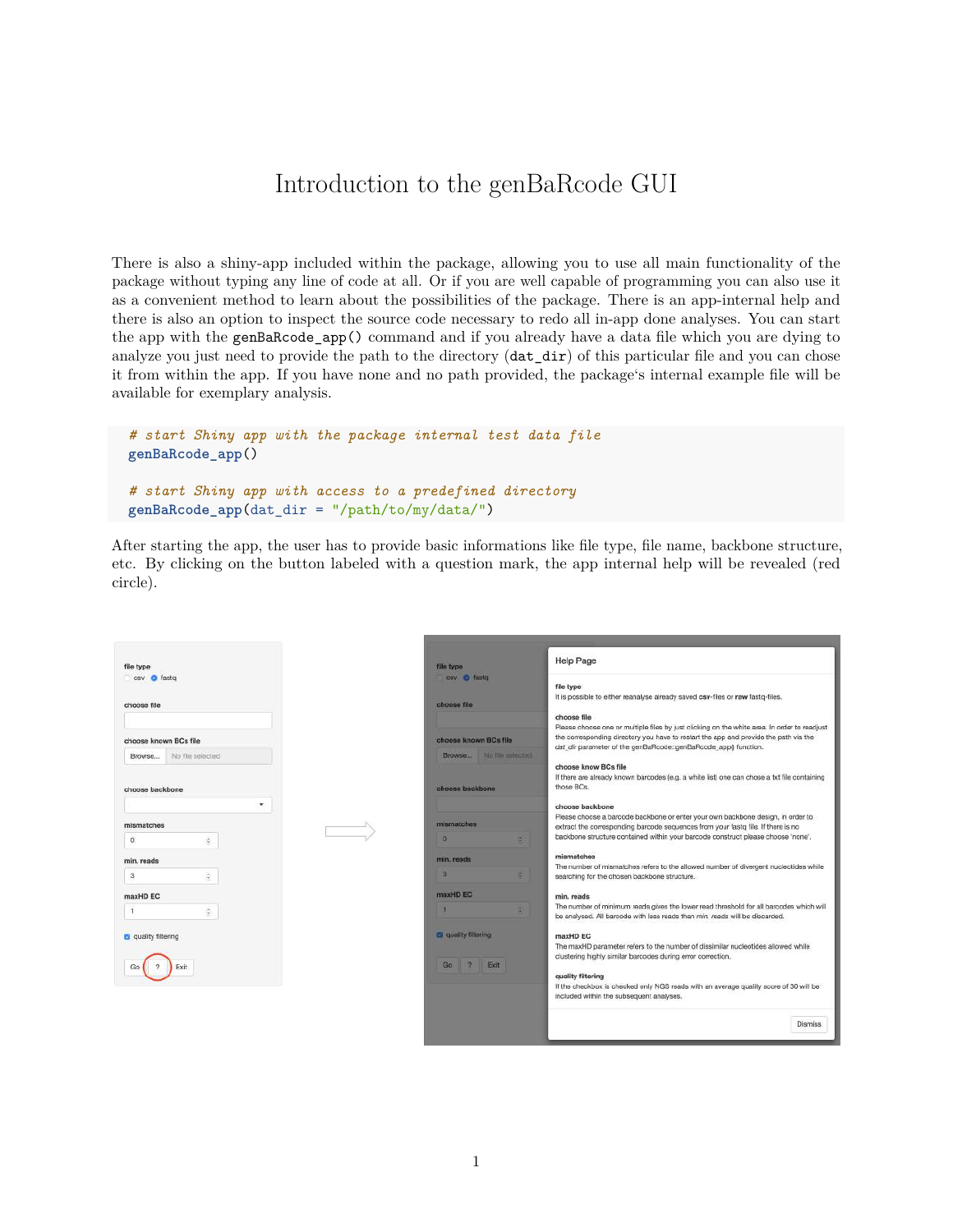If no user specific input file containing folder was specified, the app will automatically make the example data file available which is included within the package. The following parameter choices would be appropriate.

| test data.fastq             |                  |  |  |
|-----------------------------|------------------|--|--|
| choose known BCs file       |                  |  |  |
| Browse                      | No file selected |  |  |
| mismatches                  |                  |  |  |
| 1                           | G                |  |  |
|                             |                  |  |  |
| з                           | IŞ.              |  |  |
|                             |                  |  |  |
| min. reads<br>maxHD EC<br>a | G)               |  |  |

After starting the analysis by clicking the go button, a progress-bar will appear, unsurprisingly indicating the progress made so far. Then a dropdown menu with a variety of different plot types to choose from, an empty plot area and a table containing the most basic meta data will be visible.



| barcode list (EC)<br>overview<br>barcode list | source code    |
|-----------------------------------------------|----------------|
| Show $25 \div$ entries                        | Search:        |
| feature                                       | ô<br>data      |
| number of barcodes                            | 21             |
| number of barcodes (EC)                       | 8              |
| read count min                                | $\overline{4}$ |
| read count median                             | 7              |
| read count mean                               | 211            |
| read count max                                | 1760           |
| read count min (EC)                           | 17             |
| read count median (EC)                        | 98             |
| read count mean (EC)                          | 555            |
| read count max (EC)                           | 1790           |
| feature                                       | data           |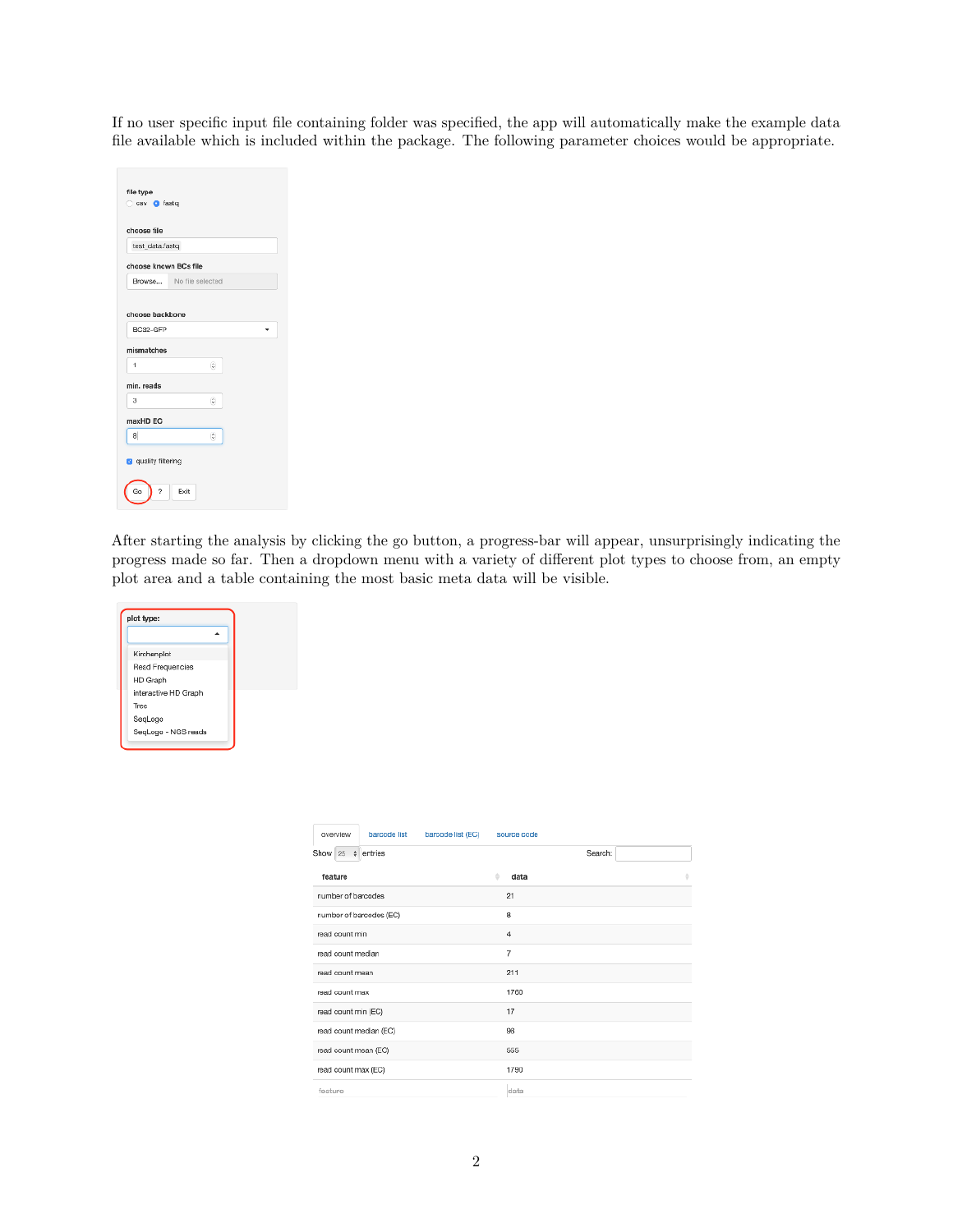After choosing a particular plot, the plot will be created and can instantaneously be modified. You can hover over certain parts of the plot to reveal additional informations and modify the displayed data, e.g. displaying the raw or error corrected data or change the scaling of axes.

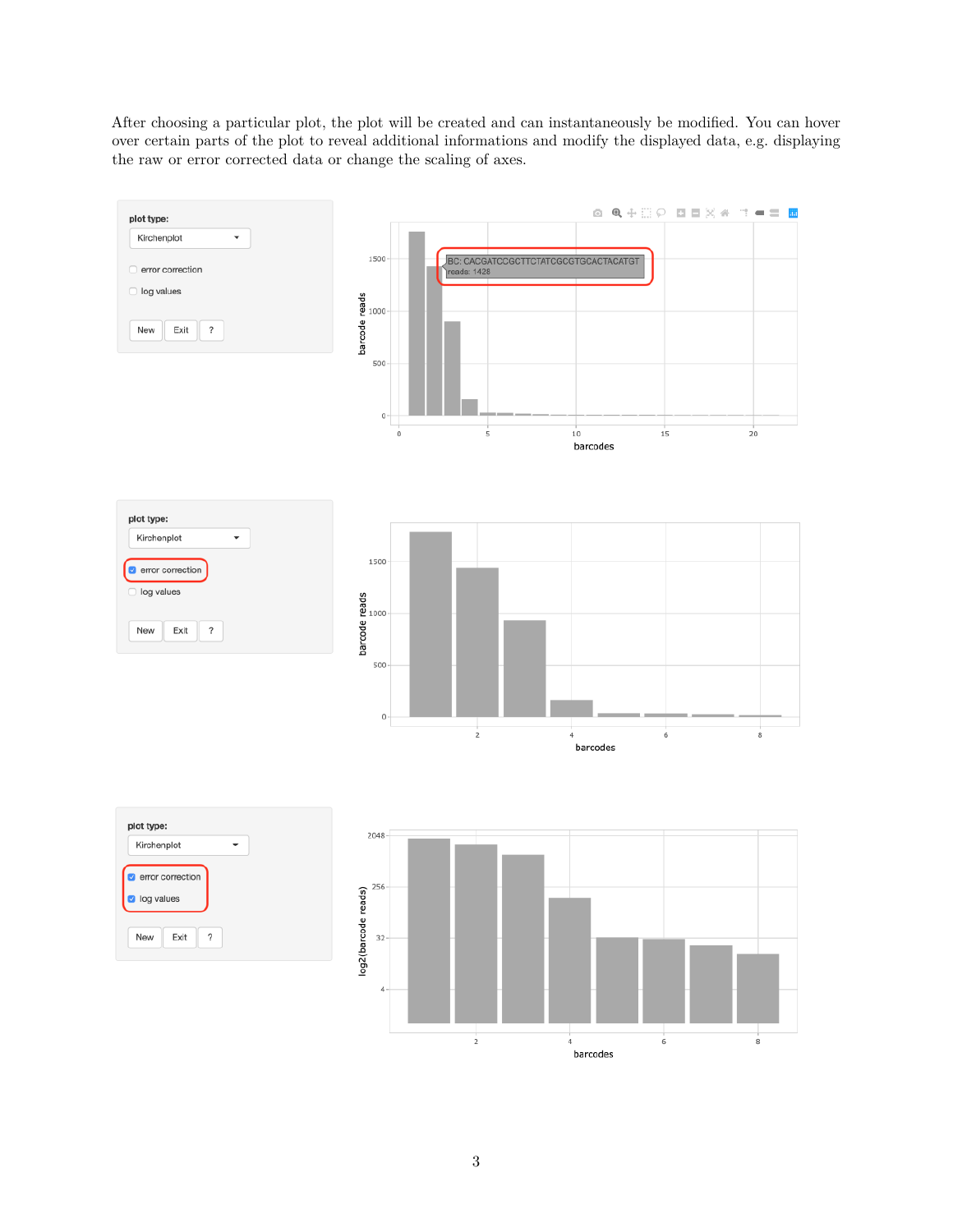Additionally, since the [ggplotly](https://www.rdocumentation.org/packages/plotly/versions/4.9.0/topics/ggplotly) package was used there are a lot of further options available like zooming in and out, saving the entire plot as a *png* file or to box-select certain parts of the plot.

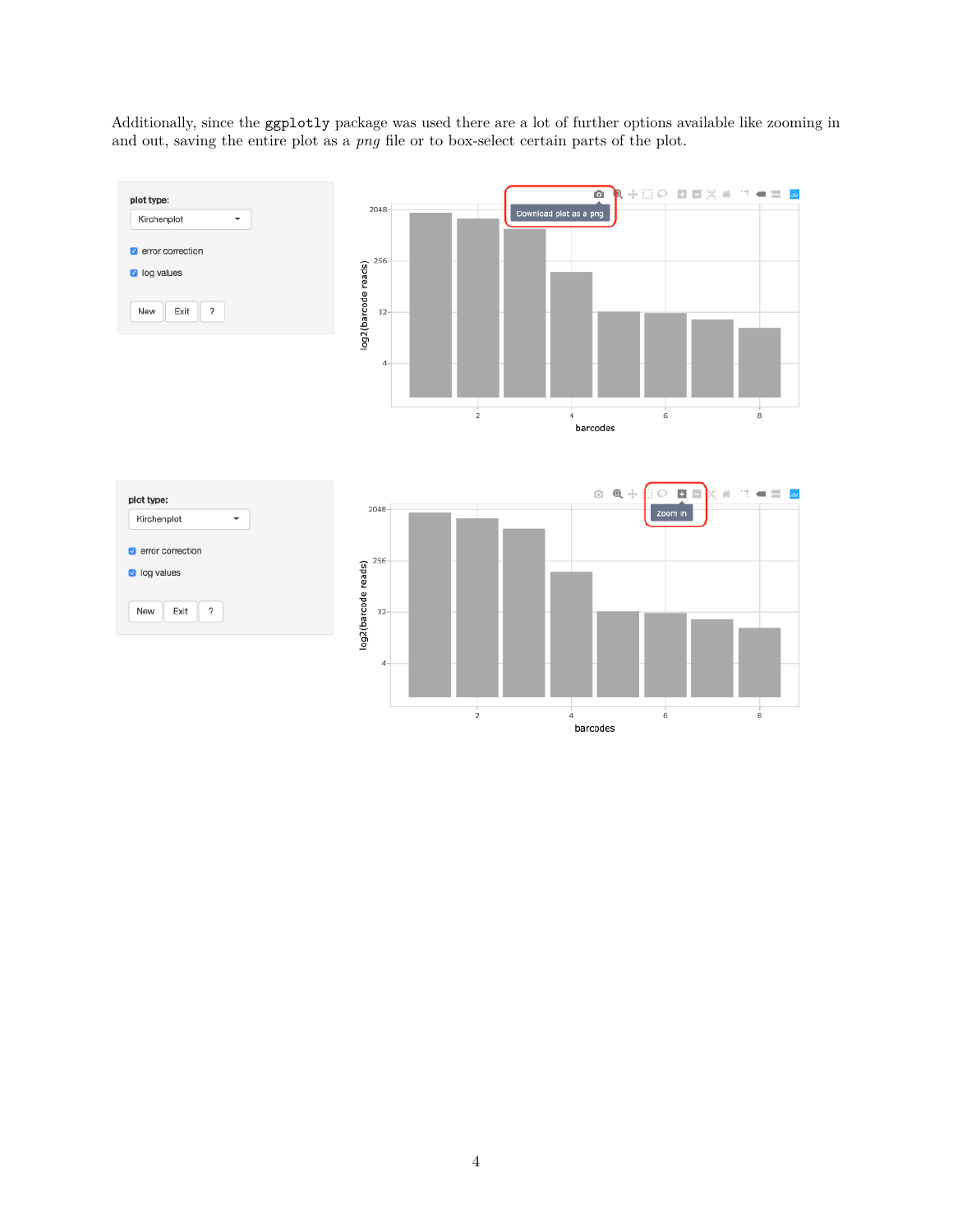If there are questions regarding the already chosen plot type, there is also a button labeled with a question mark available, explaining all the necessary details regarding the specific plot.



| plot type:<br>generateKirchenplot                       |                                                |                                                                                                                                                                                                                                                                                                                                                                               | R Documentation |   |  |  |
|---------------------------------------------------------|------------------------------------------------|-------------------------------------------------------------------------------------------------------------------------------------------------------------------------------------------------------------------------------------------------------------------------------------------------------------------------------------------------------------------------------|-----------------|---|--|--|
| Kirchenplot                                             | <b>Plotting a Kirchenplot</b>                  |                                                                                                                                                                                                                                                                                                                                                                               |                 |   |  |  |
| error corre<br>Description<br><b>2</b> log values<br>Ex | one of the provided barcode sequences.         | Generates a barplot based on read counts. If or i BCs is provided the bar color reflects the distance between a particular barcode to                                                                                                                                                                                                                                         |                 |   |  |  |
| Usage                                                   |                                                |                                                                                                                                                                                                                                                                                                                                                                               |                 |   |  |  |
|                                                         | setLabels = c("BC-Set 1", "Rest", "BC-Set 2")) | generateKirchenplot(BC_dat, ori_BCs = NULL, ori_BCs2 = NULL, loga = TRUE, col_type = NULL, m = "hamming                                                                                                                                                                                                                                                                       |                 |   |  |  |
| Arguments                                               |                                                |                                                                                                                                                                                                                                                                                                                                                                               |                 |   |  |  |
| BC dat                                                  | a BCdat object.                                |                                                                                                                                                                                                                                                                                                                                                                               |                 | 8 |  |  |
|                                                         |                                                | or i_BCs a vector of character strings containing known barcode sequences (without the fixed positions of the barcode construct).                                                                                                                                                                                                                                             |                 |   |  |  |
|                                                         |                                                | or i_BCs2 a vector of character strings containing a 2nd set of known barcode sequences (also without the fixed positions).                                                                                                                                                                                                                                                   |                 |   |  |  |
| loga                                                    |                                                | a logical value, indicating the use or non-use of logarithmic read count values.                                                                                                                                                                                                                                                                                              |                 |   |  |  |
|                                                         | package "grDevices")                           | col_type_character string, choosing one of the availabe color palettes ("rainbow", "heat.colors", "topo.colors", "greens", "wild" - see                                                                                                                                                                                                                                       |                 |   |  |  |
| $\mathfrak{m}$                                          |                                                | a character string, Method for distance calculation, default value is Hamming distance. Possible values are "osa", "Iv",<br>"dl", "hamming", "lcs", "qgram", "cosine", "jaccard", "jw", "soundex" (see stringdist function of the stringdist-package for<br>more information). If neither 'ori_BCs' nor 'ori_BCs2' are provided with input the choice of 'm' does not matter. |                 |   |  |  |
|                                                         |                                                | setLabels a character vector, containing three strings serving as plot labels.                                                                                                                                                                                                                                                                                                |                 |   |  |  |
| Value                                                   |                                                |                                                                                                                                                                                                                                                                                                                                                                               |                 |   |  |  |
| a ggplot2 object                                        |                                                |                                                                                                                                                                                                                                                                                                                                                                               |                 |   |  |  |
|                                                         |                                                |                                                                                                                                                                                                                                                                                                                                                                               | <b>Dismiss</b>  |   |  |  |
|                                                         |                                                |                                                                                                                                                                                                                                                                                                                                                                               |                 |   |  |  |
|                                                         |                                                | read count median (EC)                                                                                                                                                                                                                                                                                                                                                        | 98              |   |  |  |
|                                                         |                                                | read count mean (EC)                                                                                                                                                                                                                                                                                                                                                          | 555             |   |  |  |
|                                                         |                                                | read count max (EC)                                                                                                                                                                                                                                                                                                                                                           | 1790            |   |  |  |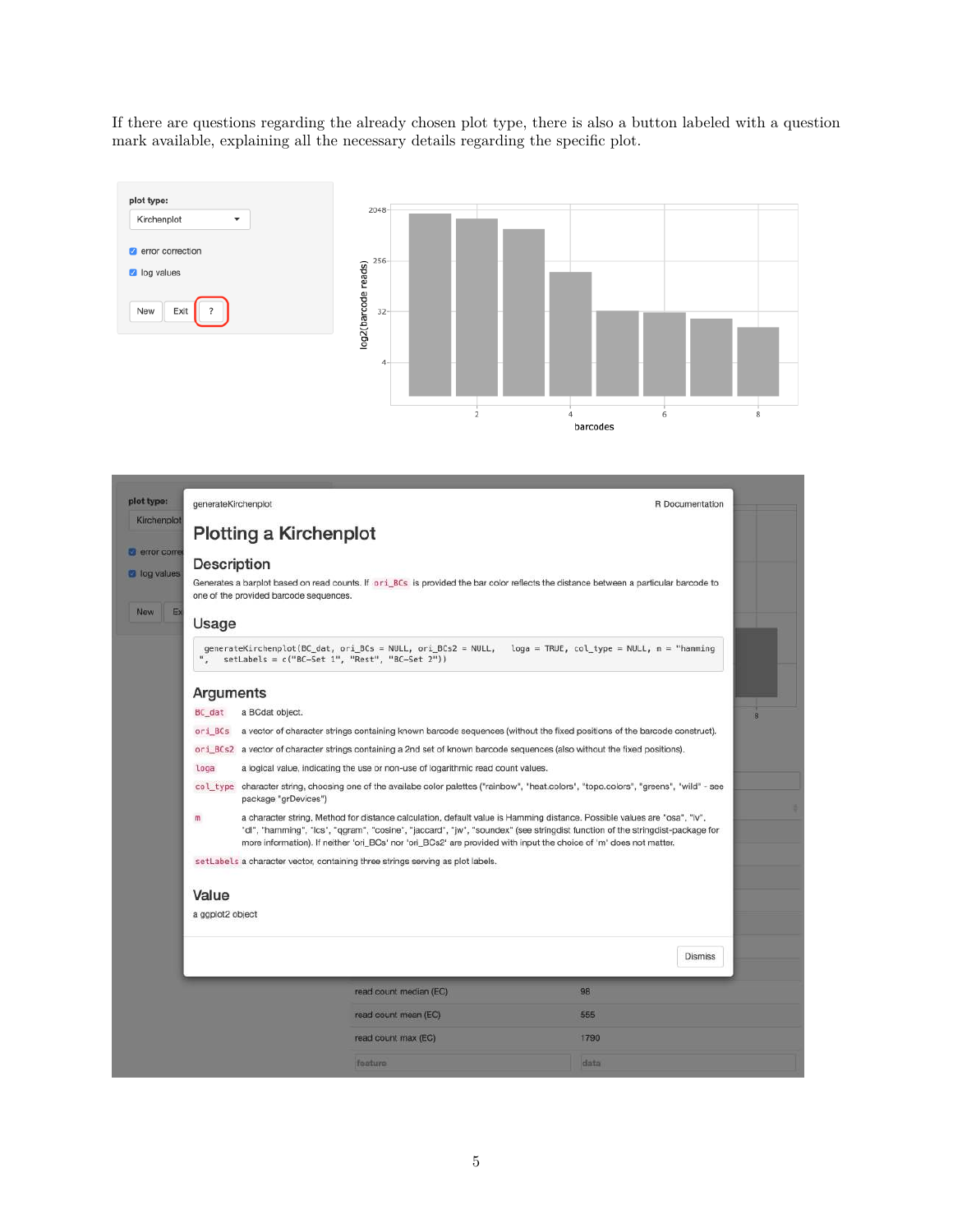The included tables on the lower right side contain the meta-data, the barcode sequences, their read-counts and the raw source code necessary to redo all of the analysis steps done within the app directly within the R console. Here you can see the exemplary barcode list before the error correction and the corresponding source code.